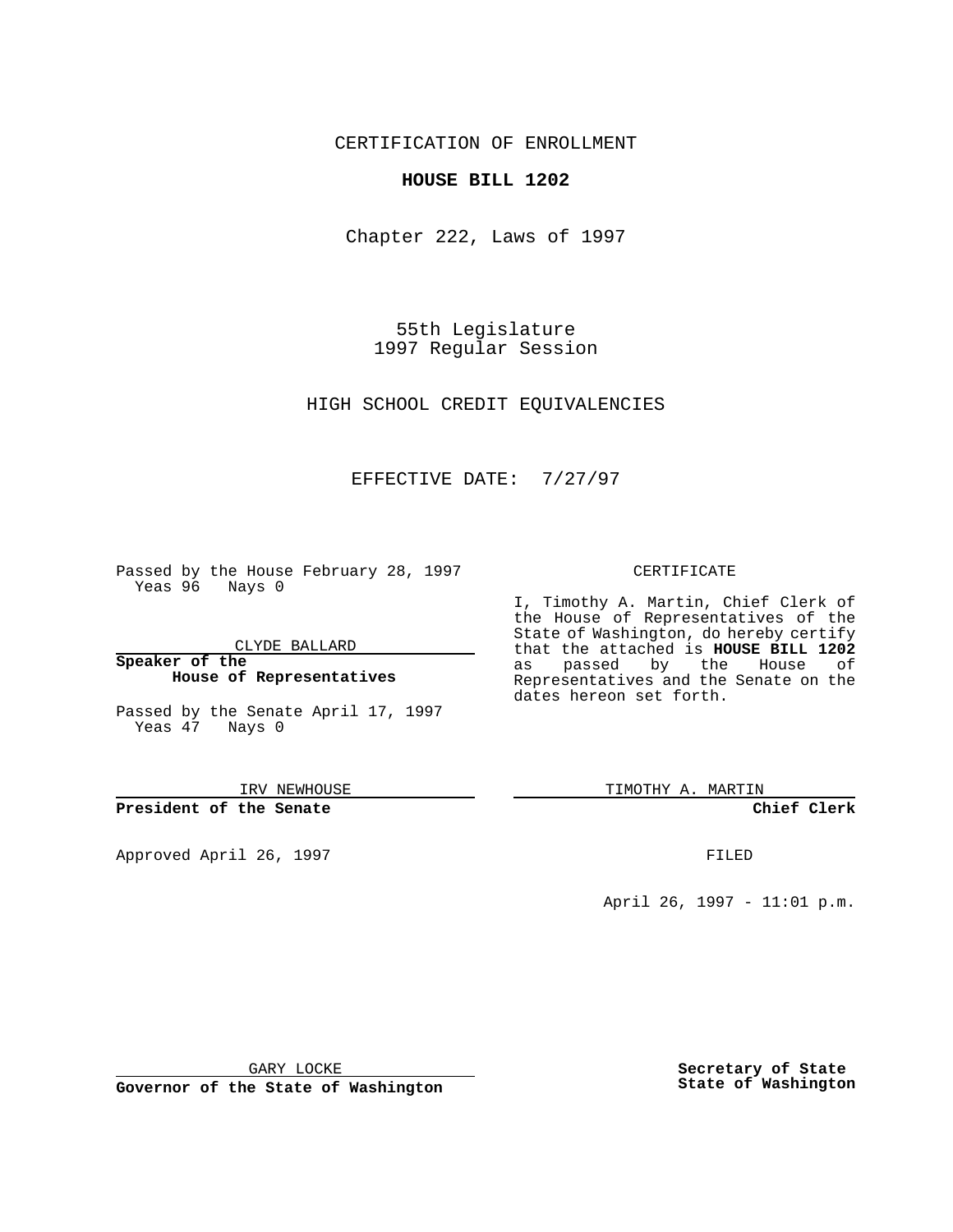## **HOUSE BILL 1202** \_\_\_\_\_\_\_\_\_\_\_\_\_\_\_\_\_\_\_\_\_\_\_\_\_\_\_\_\_\_\_\_\_\_\_\_\_\_\_\_\_\_\_\_\_\_\_

\_\_\_\_\_\_\_\_\_\_\_\_\_\_\_\_\_\_\_\_\_\_\_\_\_\_\_\_\_\_\_\_\_\_\_\_\_\_\_\_\_\_\_\_\_\_\_

Passed Legislature - 1997 Regular Session

**State of Washington 55th Legislature 1997 Regular Session**

**By** Representatives Quall, Dickerson, Poulsen, Smith, O'Brien, Costa, Ogden and Mason

Read first time 01/17/97. Referred to Committee on Education.

 AN ACT Relating to high school credit equivalencies; amending RCW 28A.230.090 and 28A.305.285; and creating a new section.

BE IT ENACTED BY THE LEGISLATURE OF THE STATE OF WASHINGTON:

 NEW SECTION. **Sec. 1.** In 1994, the legislature directed the higher education board and the state board of education to convene a task force to examine and provide recommendations on establishing credit equivalencies. In November 1994, the task force recommended unanimously that the state board of education maintain the definition of five quarter or three semester college credits as equivalent to one high school credit. Therefore, the legislature intends to adopt the recommendations of the task force.

 **Sec. 2.** RCW 28A.230.090 and 1993 c 371 s 3 are each amended to read as follows:

 (1) The state board of education shall establish high school graduation requirements or equivalencies for students. Any course in Washington state history and government used to fulfill high school graduation requirements is encouraged to include information on the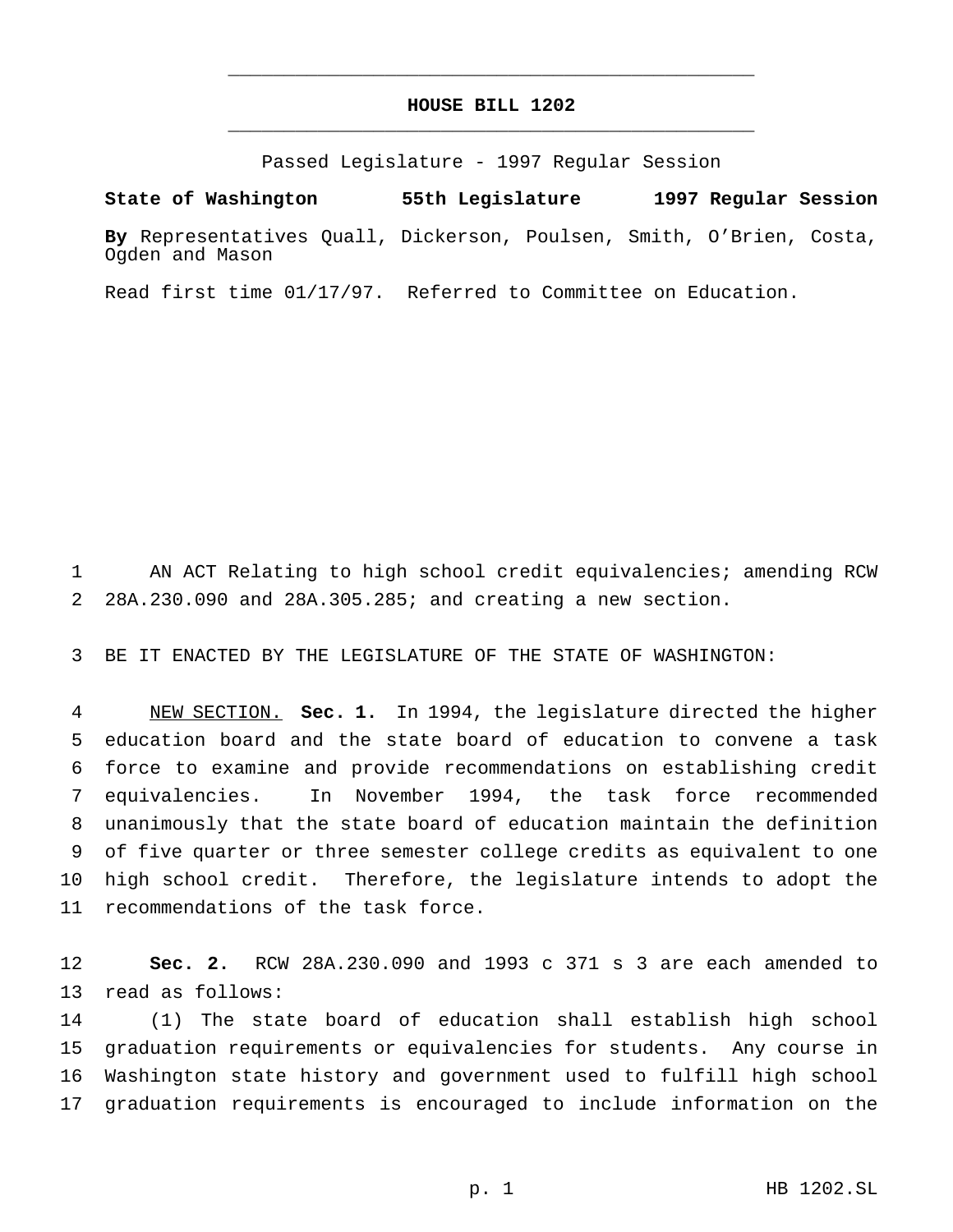culture, history, and government of the American Indian peoples who were the first inhabitants of the state.

 (2) In recognition of the statutory authority of the state board of education to establish and enforce minimum high school graduation requirements, the state board shall periodically reevaluate the graduation requirements and shall report such findings to the legislature in a timely manner as determined by the state board.

 (3) Pursuant to any requirement for instruction in languages other than English established by the state board of education or a local school district, or both, for purposes of high school graduation, students who receive instruction in American sign language or one or more American Indian languages shall be considered to have satisfied the state or local school district graduation requirement for instruction in one or more languages other than English.

 (4) If requested by the student and his or her family, a student who has completed high school courses before attending high school shall be given high school credit which shall be applied to fulfilling high school graduation requirements if:

 (a) The course was taken with high school students, if the academic level of the course exceeds the requirements for seventh and eighth grade classes, and the student has successfully passed by completing the same course requirements and examinations as the high school students enrolled in the class; or

 (b) The academic level of the course exceeds the requirements for seventh and eighth grade classes and the course would qualify for high school credit, because the course is similar or equivalent to a course offered at a high school in the district as determined by the school district board of directors.

 (5) Students who have taken and successfully completed high school courses under the circumstances in subsection (4) of this section shall not be required to take an additional competency examination or perform any other additional assignment to receive credit. Subsection (4) of this section shall also apply to students enrolled in high school on April 11, 1990, who took the courses before attending high school.

 (6) At the college or university level, five quarter or three 36 semester hours equals one high school credit.

 **Sec. 3.** RCW 28A.305.285 and 1994 c 222 s 2 are each amended to read as follows: